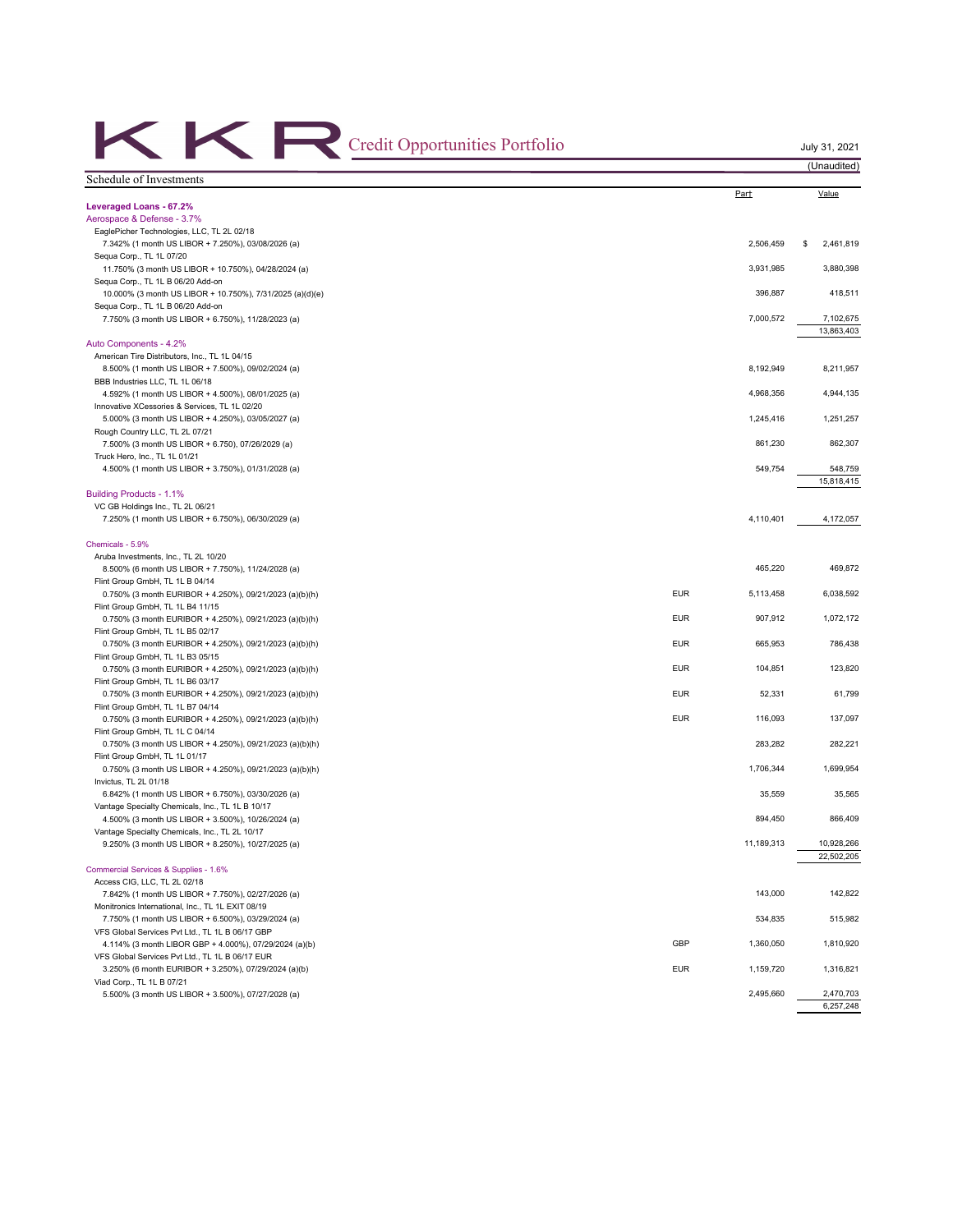| Construction & Engineering - 4.2%                                                              |            |           |                 |
|------------------------------------------------------------------------------------------------|------------|-----------|-----------------|
| Brand Energy & Infrastructure Services, Inc., TL 1L 05/17                                      |            |           |                 |
| 5.250% (3 month US LIBOR + 4.250%), 06/21/2024 (a)                                             |            | 1,069,834 | 1,052,203<br>\$ |
| Total Safety US, Inc., TL 1L B 07/19                                                           |            | 5,520,138 | 5,538,355       |
| 7.000% (3 month US LIBOR + 6.000%), 08/16/2025 (a)<br>USIC Holdings, Inc., TL 2L 05/21         |            |           |                 |
| 7.250% (1 month US LIBOR + 6.500%), 05/07/2029 (a)                                             |            | 2,682,939 | 2,721,506       |
| Yak Access, LLC, TL 1L B 05/18                                                                 |            |           |                 |
| 5.092% (1 month US LIBOR + 5.000%), 07/11/2025 (a)                                             |            | 7,109,484 | 6,562,303       |
|                                                                                                |            |           | 15,874,367      |
| Containers & Packaging - 0.7%                                                                  |            |           |                 |
| Anchor Glass Container Corp., TL 1L 07/17                                                      |            |           |                 |
| 3.750% (3 month US LIBOR + 2.750%), 12/07/2023 (a)                                             |            | 2,770,138 | 2,584,417       |
|                                                                                                |            |           |                 |
| Distributors - 0.1%<br>Distribution International, Inc., TL 1L 06/19                           |            |           |                 |
| 6.750% (3 month US LIBOR + 5.750%), 12/15/2023 (a)                                             |            | 448,141   | 433,576         |
|                                                                                                |            |           |                 |
| Diversified Consumer Services - 2.8%                                                           |            |           |                 |
| Jostens, Inc., TL 1L 12/18                                                                     |            |           |                 |
| 5.685% (3 month US LIBOR + 5.500%), 12/19/2025 (a)                                             |            | 6,936,803 | 6,968,552       |
| KinderCare Education LLC, TL 1L B 09/18                                                        |            |           |                 |
| 4.750% (3 month US LIBOR + 3.750%), 02/21/2025 (a)                                             |            | 2,634,430 | 2,585,219       |
| Learning Care Group Inc., TL 1L B 05/20                                                        |            | 279,041   | 281,832         |
| 9.500% (6 month US LIBOR + 8.500%), 03/13/2025 (a)(d)<br>Learning Care Group Inc., TL 2L 03/18 |            |           |                 |
| 8.500%, (6 month US LIBOR + 7.500%), 03/13/2026 (a)                                            |            | 194,997   | 193,697         |
| Learning Care Group Inc., TL 1L B 02/18                                                        |            |           |                 |
| 4.250% (3 month US LIBOR + 3.250%), 03/13/2025 (a)                                             |            | 809,168   | 792,224         |
|                                                                                                |            |           | 10,821,524      |
| Electronic Equipment, Instruments & Components - 1.0%                                          |            |           |                 |
| Excelitas Technologies Corp., TL 2L 10/17                                                      |            |           |                 |
| 8.500% (3 month US LIBOR + 7.500%), 12/01/2025 (a)                                             |            | 3,690,005 | 3,691,149       |
|                                                                                                |            |           |                 |
| Energy Equipment & Services - 0.7%<br>Caprock Midstream, LLC, TL 1L B 10/18                    |            |           |                 |
| 4.842% (1 month US LIBOR + 4.750%), 11/03/2025 (a)                                             |            | 2,429,161 | 2,392,723       |
| ChampionX Corp., TL 1L B 05/20                                                                 |            |           |                 |
| 6.000% (6 month US LIBOR + 5.000%), 06/03/2027 (a)                                             |            | 78,736    | 80,262          |
|                                                                                                |            |           | 2,472,985       |
| Entertainment - 0.3%                                                                           |            |           |                 |
| Cast & Crew Entertainment, TL 1L 01/19                                                         |            |           |                 |
| 3.868% (1 month US LIBOR + 3.750%), 02/09/2026 (a)                                             |            | 1,051,900 | 1,046,077       |
| Food Products - 0.2%                                                                           |            |           |                 |
| CSM Bakery Products TL 2L 07/13 08.750% 02/04/2022 (a)(c)                                      |            | 786,923   | 782,336         |
|                                                                                                |            |           |                 |
| Health Care Equipment & Supplies - 3.2%                                                        |            |           |                 |
| Drive DeVilbiss Healthcare LLC, TL 1L 03/21                                                    |            |           |                 |
| 10.500% (3 month US LIBOR + 5.500%), 06/01/2025 (a)                                            |            | 5,492,854 | 5,273,140       |
| Orchid Orthopedic Solutions LLC, TL 1L 02/19                                                   |            |           |                 |
| 4.618% (3 month US LIBOR + 4.500%), 03/05/2026 (a)                                             |            | 7,019,811 | 6,747,793       |
|                                                                                                |            |           | 12,020,933      |
| Health Care Providers & Services - 1.3%<br>Affordable Care Inc., TL 1L 10/15                   |            |           |                 |
| 5.750% (3 month US LIBOR + 4.750%), 10/24/2022 (a)(c)                                          |            | 4,982,314 | 4,907,579       |
| Paradigm Acquisition Corp, TL 2L 10/18 LC                                                      |            |           |                 |
| 7.647%, (3 month US LIBOR + 7.500%), 10/26/2026 (a)                                            |            | 11,538    | 11,272          |
|                                                                                                |            |           | 4,918,851       |
| Hotels, Restaurants & Leisure - 3.8%                                                           |            |           |                 |
| Aimbridge Acquisition Co, Inc., TL 1L B 10/19                                                  |            |           |                 |
| 3.842% (1 month US LIBOR + 3.750%), 02/02/2026 (a)                                             |            | 4,222,730 | 4,093,409       |
| ASM Global, TL 1L 01/20                                                                        |            |           |                 |
| 2.618% (1 month US LIBOR + 2.500%), 01/23/2025 (a)<br>B&B Hotels SAS, TL 1L B3A 01/20 EUR      |            | 82,442    | 77,496          |
| 3.875% (6 month EURIBOR + 3.875%), 07/31/2026 (a)(b)                                           | <b>EUR</b> | 1,886,660 | 2,138,889       |
| B&B HOTELS SAS, TL 1L B4 03/21 EUR                                                             |            |           |                 |
| 5.500% (6 month EURIBOR + 5.500%), 07/30/2026 (a)(b)                                           | <b>EUR</b> | 337,480   | 397,711         |
| ClubCorp Club Operations, Inc., TL 1L B 08/17                                                  |            |           |                 |
| 2.897% (3 month US LIBOR + 2.750%), 09/18/2024 (a)                                             |            | 1,015,671 | 962,928         |
| Life Time Fitness Inc., TL 1L 01/21                                                            |            |           |                 |
| 5.750% (3 month US LIBOR + 4.750%), 12/10/2024 (a)                                             |            | 1,051,765 | 1,052,427       |
| Piolin BidCo SAU, TL 1L B 05/20 EUR                                                            |            |           |                 |
| 7.500% (3 month EURIBOR + 7.500%), 09/16/2026 (a)(b)                                           | <b>EUR</b> | 539,891   | 643,515         |
| United PF Holdings LLC, TL 1L 06/20<br>9.500% (3 month US LIBOR + 8.500%), 12/30/2026 (a)      |            | 56,558    | 56,982          |
| United PF Holdings LLC, TL 1L 01/20                                                            |            |           |                 |
| 4.118% (3 month US LIBOR + 4.000%), 12/30/2026 (a)                                             |            | 5,095,780 | 4,898,318       |
|                                                                                                |            |           | 14,321,675      |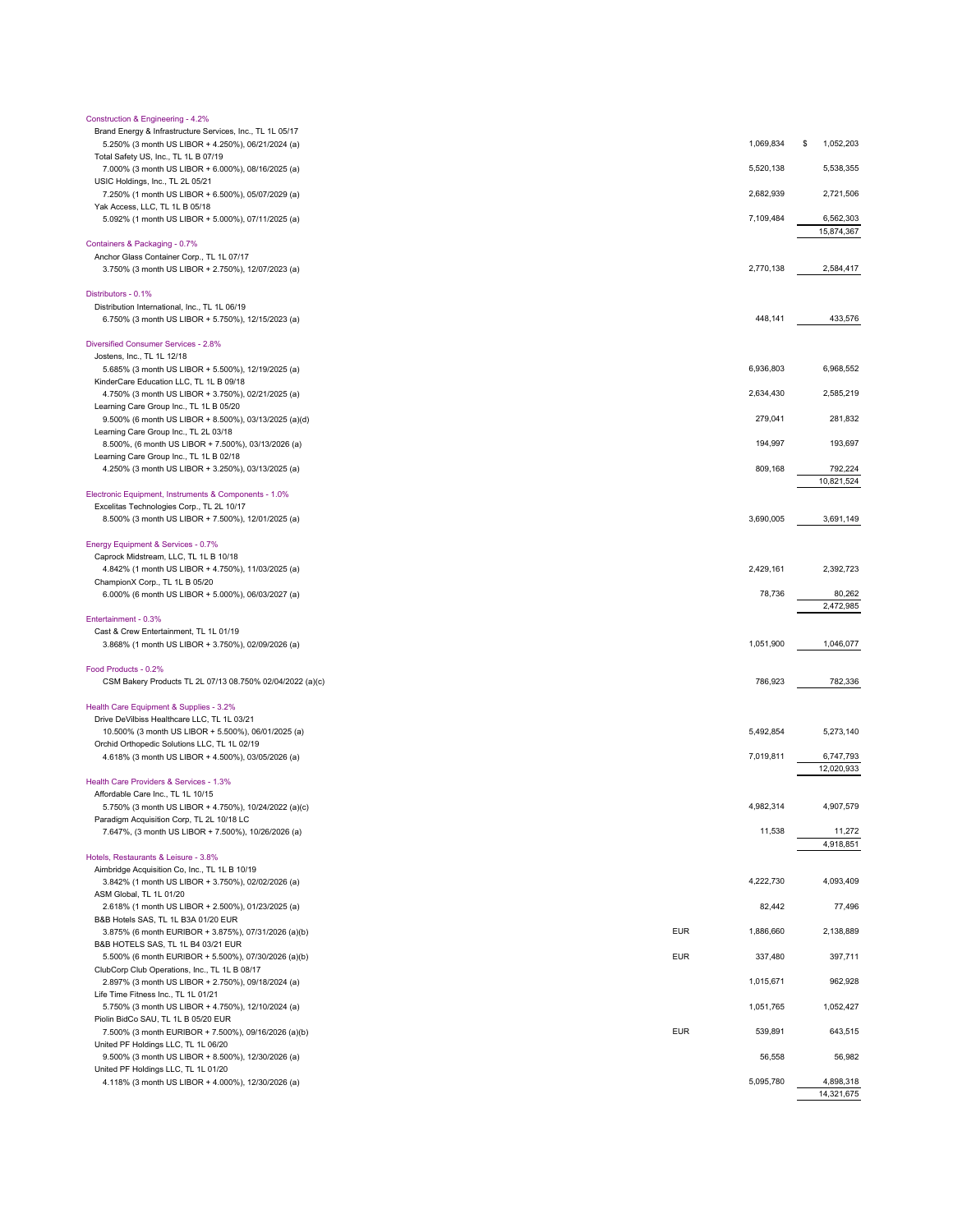| Household Products - 3.3%                                                                                    |                          |                        |
|--------------------------------------------------------------------------------------------------------------|--------------------------|------------------------|
| Polyconcept North America Holdings, Inc., TL 1L B 08/16<br>5.500% (6 month US LIBOR +4.500%), 08/16/2023 (a) | 13,069,576               | 12,606,717<br>\$       |
| Industrial Conglomerates - 0.2%                                                                              |                          |                        |
| Unifrax I LLC / Unifrax Holding Co., TL 1L B 10/18 USD                                                       |                          |                        |
| 3.868% (3 month US LIBOR +3.750%), 12/12/2025 (a)                                                            | 739,676                  | 727,656                |
| Unifrax I LLC / Unifrax Holding Co., TL 1L B 11/18 EUR                                                       |                          |                        |
| 3.750% (3 month EURIBOR +3.750%), 12/12/2025 (a)                                                             | <b>EUR</b><br>25,000     | 28,791                 |
| IT Services - 1.7%                                                                                           |                          | 756,447                |
| CoreLogic Inc., TL 2L 06/21                                                                                  |                          |                        |
| 7.000% (1 month US LIBOR +6.500%), 06/04/2029 (a)                                                            | 748,332                  | 757,686                |
| PSAV Inc., TL 1L B1 12/20                                                                                    |                          |                        |
| 4.500% (6 month US LIBOR +3.250%), 03/03/2025 (a)                                                            | 4.447.442                | 3,996,449              |
| PSAV, Inc., TL 1L B3 12/20                                                                                   |                          |                        |
| 15.000%, 10/15/2026 (h)                                                                                      | 567,932                  | 676,691                |
| PSAV, Inc., TL 2L 02/18<br>8.250%, (3 month US LIBOR +7.250%), 09/01/2025 (a)                                | 1,403,630                | 1,098,340              |
|                                                                                                              |                          | 6,529,166              |
| Leisure Products - 2.9%                                                                                      |                          |                        |
| Areas Worldwide SASU, TL 1L B1 06/19                                                                         |                          |                        |
| 4.750% (6 month EURIBOR +4.750%), 07/01/2026 (a)(b)                                                          | <b>EUR</b><br>10,328,214 | 10,973,091             |
| Life Sciences Tools & Services - 1.5%                                                                        |                          |                        |
| PAREXEL International Corp, TL 2L 07/21                                                                      |                          |                        |
| 7.000% (3 month US LIBOR + 6.500%), 07/27/2029 (a)(d)(e)                                                     | 5,766,010                | 5,650,690              |
|                                                                                                              |                          |                        |
| Machinery - 2.4%<br>Accuride Corp., TL 1L B 10/17                                                            |                          |                        |
| 6.250% (3 month US LIBOR +5.250%), 11/17/2023 (a)                                                            | 6,853,532                | 6,585,524              |
| CPM Holdings, Inc., TL 2L 10/18                                                                              |                          |                        |
| 8.350% (1 month US LIBOR +8.250%), 11/16/2026 (a)                                                            | 371,172                  | 368,080                |
| WireCo WorldGroup, Inc., TL 1L 07/16                                                                         |                          |                        |
| 6.000% (6 month US LIBOR +5.000%), 09/29/2023 (a)                                                            | 2,108,769                | 2,111,784<br>9,065,388 |
| Media - 3.0%                                                                                                 |                          |                        |
| NEP Broadcasting, LLC, TL 1L 05/20                                                                           |                          |                        |
| 9.250% (3 month US LIBOR +8.250%), 06/01/2025 (a)(d)(e)                                                      | 152,691                  | 157,272                |
| NEP Broadcasting, LLC, TL 2L 09/18                                                                           |                          |                        |
| 7.092%, (1 month US LIBOR +7.000%), 10/19/2026 (a)<br>NEP Broadcasting, LLC, TL 1L B 09/18 EUR               | 1,340,190                | 1,299,314              |
| 3.500% (3 month EURIBOR +3.500%), 10/20/2025 (a)                                                             | <b>EUR</b><br>3,793,816  | 4,369,444              |
| NEP Broadcasting, LLC, TL 1L B 09/18                                                                         |                          |                        |
| 3.342% (1 month US LIBOR +3.250%), 10/20/2025 (a)                                                            | 5,834,558                | 5,637,642              |
|                                                                                                              |                          | 11,463,672             |
| Metals & Mining - 0.0%<br>Foresight Energy LLC, TL 1L A 06/20 (Exit)                                         |                          |                        |
| 9.500% (1 month US LIBOR +8.000%), 06/30/2027 (a)(c)(d)(e)                                                   | 149,278                  | 149,278                |
| Multiline Retail - 0.3%                                                                                      |                          |                        |
| Belk, Inc., TL 1L EXIT 02/21 PIK Toggle (FLSO)                                                               |                          |                        |
| $0.000\%$ , 07/31/2025 (c)(d)(g)                                                                             | 904,814                  | 692,183                |
| Belk, Inc., TL 1L 02/21 (FLFO)                                                                               |                          |                        |
| 8.500% (3 month US LIBOR +7.500%), 07/31/2025 (a)(c)(d)                                                      | 53,180                   | 53,413                 |
| Oil, Gas & Consumable Fuels - 1.3%                                                                           |                          | 745,596                |
| Eagleclaw Midstream Ventures, TL 1L 05/17                                                                    |                          |                        |
| 5.250% (1 month US LIBOR +4.250%), 06/24/2024 (a)                                                            | 963,303                  | 953,939                |
| Lucid Energy Group II Borrower LLC, TL 1L 01/18                                                              |                          |                        |
| 4.000% (1 month US LIBOR +3.000%), 02/17/2025 (a)                                                            | 2,450,084                | 2,411,287              |
| Navitas Midstream Midland Basin LLC, TL 1L B 12/17                                                           |                          |                        |
| 4.750% (3 month US LIBOR + 4.500%), 12/13/2024 (a)                                                           | 1,551,280                | 1,547,014<br>4,912,240 |
| Personal Products - 0.2%                                                                                     |                          |                        |
| Coty Inc., TL 1L B 04/18 USD                                                                                 |                          |                        |
| 2.352% (1 month US LIBOR +2.250%), 04/07/2025 (a)                                                            | 712,904                  | 686,809                |
| Professional Services - 0.3%                                                                                 |                          |                        |
| SIRVA Worldwide, Inc., TL 2L 07/18                                                                           |                          |                        |
| 9.656% (3 month US LIBOR +9.500%), 08/03/2026 (a)                                                            | 59,000                   | 52,313                 |
| SIRVA Worldwide, Inc., TL 1L 07/18                                                                           |                          |                        |
| 5.605% (3 month US LIBOR +5.500%), 08/04/2025 (a)                                                            | 421,894                  | 398,690                |
| TMF Group Holding BV, TL 2L 12/17<br>6.875% (6 month EURIBOR +6.875%), 06/08/2026 (a)(b)                     | <b>EUR</b><br>693,210    | 822,837                |
|                                                                                                              |                          | 1,273,840              |
| Road & Rail - 0.0%                                                                                           |                          |                        |
| Transplace, TL 2L 09/17                                                                                      |                          |                        |
| 9.750% (6 month US LIBOR +8.750%), 10/06/2025 (a)                                                            | 180,000                  | 180,225                |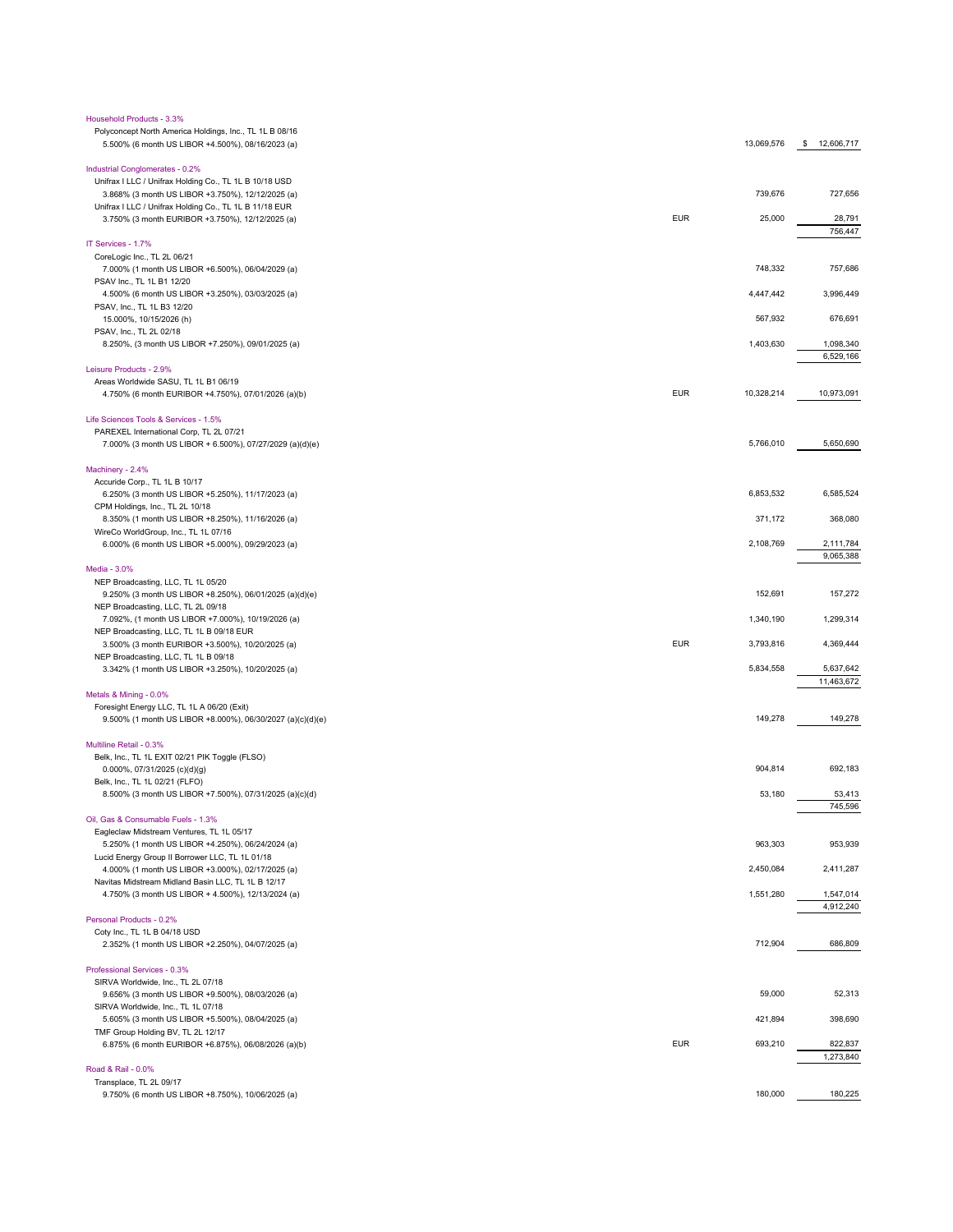| Software - 9.9%                                                                                           |            |            |                          |
|-----------------------------------------------------------------------------------------------------------|------------|------------|--------------------------|
| Applied Systems, Inc., TL 2L 02/21 (Reprice)                                                              |            |            |                          |
| 6.250% (1 month US LIBOR + 5.500%), 09/19/2025 (a)<br>Misys Ltd., TL 2L 04/17 USD                         |            | 1,533,408  | \$<br>1,555,589          |
| 8.250% (6 month US LIBOR +7.250%), 06/13/2025 (a)                                                         |            | 12,160,683 | 12,263,318               |
| Misys Ltd., TL 1L 04/17                                                                                   |            |            |                          |
| 4.500% (6 month US LIBOR +3.500%), 06/13/2024 (a)<br>Solera LLC, TL 2L 06/21                              |            | 4,897,089  | 4,827,526                |
| 9.000% (6 month US LIBOR +8.000%), 06/04/2029 (a)<br>TIBCO Software, Inc., TL 2L 02/20                    |            | 9,608,634  | 9,836,839                |
| 7.350% (1 month US LIBOR +7.250%), 03/03/2028(a)                                                          |            | 8,959,772  | 9,054,970<br>37,538,242  |
| Specialty Retail - 0.1%                                                                                   |            |            |                          |
| Douglas Holding AG, TL 1L B 03/21                                                                         |            |            |                          |
| 5.500%, (6 month EURIBOR + 5.500%), 03/26/2026 (a)(b)                                                     | <b>EUR</b> | 62,379     | 73,634                   |
| Douglas Holding AG, TL 1L B2 03/21<br>5.500%, (6 month EURIBOR + 5.500%), 04/08/2026 (a)(b)               | <b>EUR</b> | 35,995     | 42,490                   |
| Douglas Holding AG, TL 1L B3 03/21                                                                        |            |            |                          |
| 5.500% (6 month EURIBOR + 5.500%), 03/26/2026 (a)(b)<br>Douglas Holding AG, TL 1L B4 03/21                | <b>EUR</b> | 47,341     | 55,884                   |
| 5.500%, (6 month EURIBOR + 5.500%), 04/08/2026 (a)(b)                                                     | <b>EUR</b> | 110,002    | 129,851                  |
| Douglas Holding AG, TL 1L B5 03/21                                                                        |            |            |                          |
| 5.500%, (6 month EURIBOR + 5.500%), 04/08/2026 (a)(b)                                                     | <b>EUR</b> | 24,523     | 28,948                   |
| Talbots, Inc., TL 1L B 11/18<br>7.147%, (3 month US LIBOR +7.000%), 11/28/2022 (a)                        |            | 211,558    | 200,980                  |
|                                                                                                           |            |            | 531,787                  |
| Textiles, Apparel & Luxury Goods - 3.6%                                                                   |            |            |                          |
| Varsity Brands, Inc., TL 1L 11/17                                                                         |            |            |                          |
| 4.500% (1 month US LIBOR +3.500%), 12/16/2024 (a)                                                         |            | 14,043,826 | 13,696,663               |
| Trading Companies & Distributors - 0.2%                                                                   |            |            |                          |
| FleetPride Corporation, TL 1L 12/18                                                                       |            |            |                          |
| 4.592% (1 month US LIBOR +4.500%), 02/04/2026 (a)                                                         |            | 724,374    | 723,240                  |
| Transportation Infrastructure - 1.5%                                                                      |            |            |                          |
| Direct ChassisLink, Inc., TL 2L B 04/19                                                                   |            |            |                          |
| 7.119% (3 month US LIBOR +7.000%), 04/10/2026 (a)<br>TOTAL LEVERAGED LOANS (amortized cost \$251,857,169) |            | 5,418,720  | 5,538,365<br>254,602,674 |
|                                                                                                           |            |            |                          |
| <b>High Yield Securities - 57.9%</b>                                                                      |            |            |                          |
| Auto Components - 2.9%<br><b>BBB Industries, LLC</b>                                                      |            |            |                          |
| 9.250%, 08/01/2025 (f)                                                                                    |            | 3,456,000  | 3,754,080                |
| Truck Hero, Inc.                                                                                          |            |            |                          |
| 6.250%, 02/01/2029 (f)                                                                                    |            | 341,000    | 352,986                  |
| Wheel Pros, Inc.                                                                                          |            |            |                          |
| 6.500%, 05/15/2029 (f)                                                                                    |            | 6,741,000  | 6,858,496<br>10,965,562  |
| Biotechnology - 1.6%                                                                                      |            |            |                          |
| Intercept Pharmaceuticals, Inc.                                                                           |            |            |                          |
| 3.250%, 07/01/2023                                                                                        |            | 1,941,000  | 1,747,923                |
| Intercept Pharmaceuticals, Inc.<br>2.000%, 05/15/2026                                                     |            | 2,531,000  | 1,721,586                |
| Radius Health, Inc.                                                                                       |            |            |                          |
| 3.000%, 09/01/2024                                                                                        |            | 2,953,000  | 2,684,115                |
|                                                                                                           |            |            | 6,153,624                |
| <b>Building Products - 8.3%</b>                                                                           |            |            |                          |
| Acproducts Inc.<br>6.375%, 05/15/2029 (f)                                                                 |            | 6,724,000  | 6,771,740                |
| <b>LBM Borrower LLC</b>                                                                                   |            |            |                          |
| 7.750%, 04/01/2027 (f)                                                                                    |            | 9,806,000  | 9,870,082                |
| <b>LBM Borrower LLC</b>                                                                                   |            |            |                          |
| 6.250%, 01/15/2029 (f)                                                                                    |            | 9,872,000  | 9,903,887                |
| PrimeSource Building Products<br>6.750%, 08/01/2029 (f)                                                   |            | 3,520,000  | 3,560,040                |
| <b>PrimeSource Building Products</b>                                                                      |            |            |                          |
| 5.625%, 02/01/2029 (f)                                                                                    |            | 1,394,000  | 1,369,598<br>31,475,347  |
| Chemicals - 4.6%                                                                                          |            |            |                          |
| Consolidated Energy Finance SA                                                                            |            |            |                          |
| 6.875%, 06/15/2025 (b)(f)                                                                                 |            | 2,032,000  | 2,069,775                |
| Consolidated Energy Finance SA                                                                            |            | 1,646,000  | 1,670,534                |
| 6.500%, 05/15/2026 (b)(f)<br>Consolidated Energy Finance SA                                               |            |            |                          |
| 3.869% (3 month US LIBOR + 3.750%), 06/15/2022 (a)(b)(f)                                                  |            | 741,000    | 734,754                  |
| Cornerstone Chemical Co.                                                                                  |            |            |                          |
| 6.750%, 08/15/2024 (f)                                                                                    |            | 8,764,000  | 7,943,515                |
| SI Group Inc.<br>6.750%, 05/15/2026 (c)(d)(f)                                                             |            | 4,943,000  | 5,041,069                |
|                                                                                                           |            |            | 17,459,647               |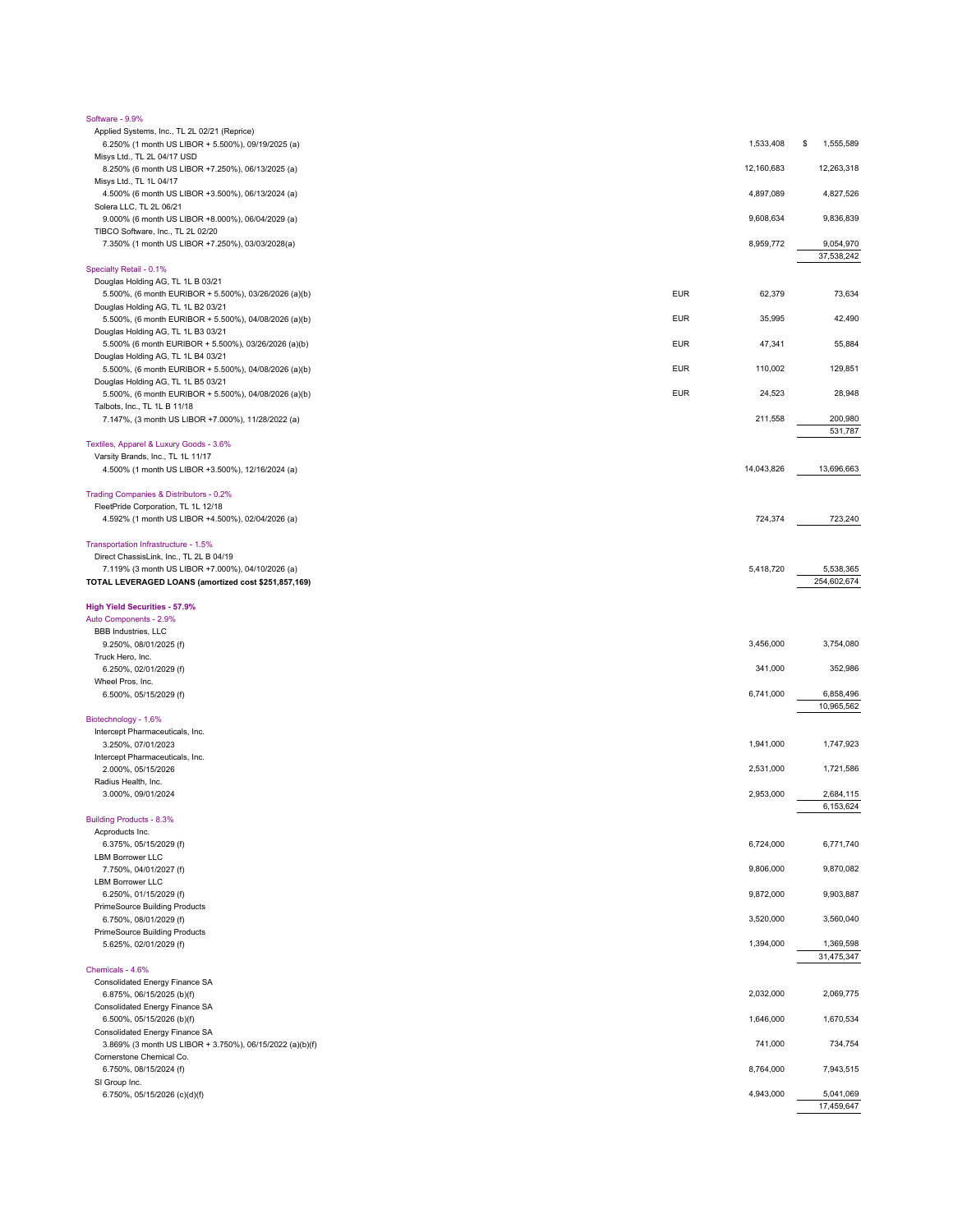| Commercial Services & Supplies - 1.4%                                           |            |                 |
|---------------------------------------------------------------------------------|------------|-----------------|
| Multi-Color Corp                                                                |            |                 |
| 10.500%, 07/15/2027 (f)                                                         | 4,947,000  | \$<br>5,448,477 |
|                                                                                 |            |                 |
| Construction & Engineering - 0.7%<br>Maxim Crane Works LP / Maxim Finance Corp. |            |                 |
| 10.125%, 08/01/2024 (f)                                                         | 2,484,000  | 2,558,619       |
|                                                                                 |            |                 |
| <b>Construction Materials - 0.2%</b>                                            |            |                 |
| Cemex Materials LLC                                                             |            |                 |
| 7.700%, 07/21/2025 (f)                                                          | 554,000    | 638,762         |
|                                                                                 |            |                 |
| Diversified Telecommunication Services - 0.9%                                   |            |                 |
| Zayo Group LLC<br>6.125%, 03/01/2028 (f)                                        | 3,507,000  | 3,573,317       |
|                                                                                 |            |                 |
| Electronic Equipment, Instruments & Components - 3.1%                           |            |                 |
| CommScope, Inc.                                                                 |            |                 |
| 8.250%, 03/01/2027 (f)                                                          | 577,000    | 611,640         |
| CommScope, Inc.                                                                 |            |                 |
| 6.000%, 06/15/2025 (f)                                                          | 10,783,000 | 10,958,223      |
|                                                                                 |            | 11,569,863      |
| Energy Equipment & Services - 0.1%                                              |            |                 |
| Archrock Partners LP / Archrock Partners Finance Corp                           |            |                 |
| 6.875%, 04/01/2027 (f)                                                          | 324,000    | 340,910         |
| Health Care Equipment & Services - 0.7%                                         |            |                 |
| Haemonetics Corp.                                                               |            |                 |
| 0.000%, 03/01/2026 (f)                                                          | 3,264,000  | 2,798,359       |
|                                                                                 |            |                 |
| Health Care Equipment & Supplies - 0.1%                                         |            |                 |
| AHP Health Partners, Inc.                                                       |            |                 |
| 5.750%, 07/15/2029 (f)                                                          | 341,000    | 345,276         |
|                                                                                 |            |                 |
| Health Care Providers & Services - 2.9%                                         |            |                 |
| CHS/Community Health Systems, Inc.                                              |            |                 |
| 6.875%, 04/15/2029 (f)                                                          | 599,000    | 632,448         |
| CHS/Community Health Systems, Inc.                                              |            |                 |
| 6.875%, 04/01/2028 (f)                                                          | 882,000    | 873,131         |
| CHS/Community Health Systems, Inc.<br>6.125%, 04/01/2030 (f)                    | 2,234,000  | 2,266,114       |
| LifePoint Hospitals, Inc.                                                       |            |                 |
| 5.375%, 01/15/2029 (f)                                                          | 518,000    | 516,068         |
| Radiology Partners Inc.                                                         |            |                 |
| 9.250%, 02/01/2028 (f)                                                          | 6,056,000  | 6,547,263       |
|                                                                                 |            | 10,835,024      |
| Hotels, Restaurants & Leisure - 10.9%                                           |            |                 |
| Carnival Corp.                                                                  |            |                 |
| 5.750%, 03/01/2027 (f)                                                          | 8,506,000  | 8,654,855       |
| ClubCorp Club Operations, Inc.                                                  |            |                 |
| 8.500%, 09/15/2025 (f)                                                          | 2,276,000  | 2,244,705       |
| Life Time Fitness Inc.                                                          |            |                 |
| 5.750%, 01/15/2026 (f)                                                          | 3,450,000  | 3,514,636       |
| Merlin Entertainments PLC<br>6.625%, 11/15/2027 (b)(f)                          | 1,267,000  | 1,290,902       |
| Merlin Entertainments PLC                                                       |            |                 |
| 5.750%, 06/15/2026 (b)(f)                                                       | 469,000    | 490,124         |
| NCL Corp Ltd.                                                                   |            |                 |
| 6.125%, 03/15/2028 (f)                                                          | 4,731,000  | 4,784,413       |
| Royal Caribbean Cruises Ltd.                                                    |            |                 |
| 5.500%, 04/01/2028 (f)                                                          | 10,340,000 | 10,557,347      |
| Viking Cruises Ltd.                                                             |            |                 |
| 7.000%, 02/15/2029 (f)                                                          | 9,844,000  | 9,919,159       |
|                                                                                 |            | 41,456,141      |
| Insurance - 4.2%                                                                |            |                 |
| Alliant Holdings I, Inc.                                                        |            |                 |
| 6.750%, 10/15/2027 (f)                                                          | 1,969,000  | 2,057,704       |
| Aspen Insurance Holdings Ltd<br>7.625%, 10/15/2025 (f)                          | 2,907,000  | 3,088,019       |
| National Financial Partners Corp                                                |            |                 |
| 6.875%, 08/15/2028 (f)                                                          | 10,428,000 | 10,866,810      |
|                                                                                 |            | 16,012,533      |
| IT Services - 1.3%                                                              |            |                 |
| West Corp.                                                                      |            |                 |
| 8.500%, 10/15/2025 (f)                                                          | 4,940,000  | 4,821,366       |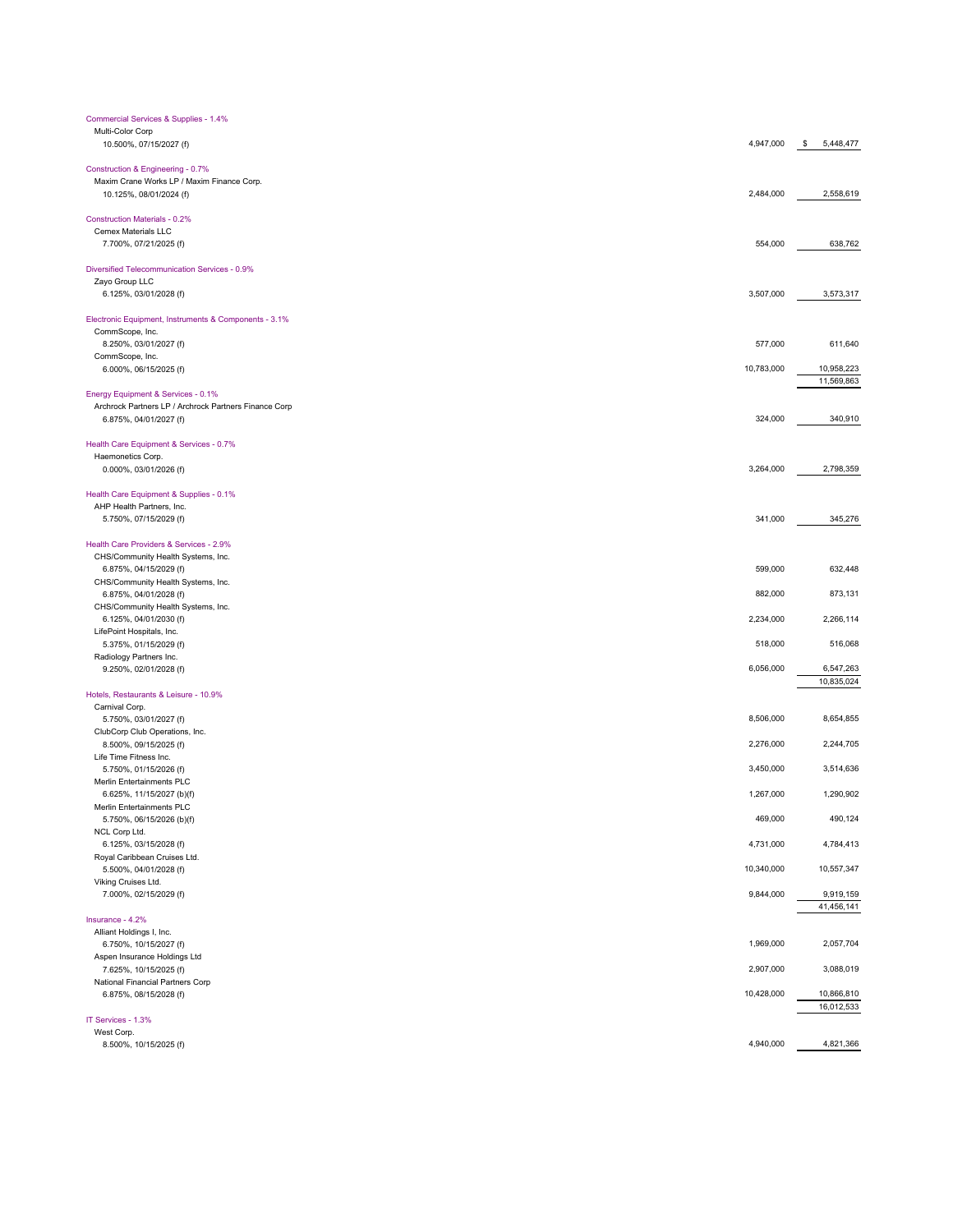| Leisure Products - 0.1%                                                                             |                         |               |
|-----------------------------------------------------------------------------------------------------|-------------------------|---------------|
| Club Car LLC                                                                                        |                         |               |
| 6.375%, 06/01/2029 (f)                                                                              | 235,000                 | \$<br>231,772 |
| Media - 0.7%                                                                                        |                         |               |
| Intelsat Jackson Holdings SA                                                                        |                         |               |
| 0.000%, 08/01/2023 (b)(g)                                                                           | 207,000                 | 113,591       |
| Spotify USA, Inc.                                                                                   |                         |               |
| 0.000%, 03/15/2026 (f)                                                                              | 2,656,000               | 2,399,696     |
|                                                                                                     |                         | 2,513,287     |
| Multiline Retail - 0.0%                                                                             |                         |               |
| JC Penney Corp, Inc.                                                                                |                         |               |
| $0.000\%$ , 03/15/2025 (d)(e)(f)(g)                                                                 | 97,819                  |               |
| Oil, Gas & Consumable Fuels - 2.9%                                                                  |                         |               |
| Genesis Energy                                                                                      |                         |               |
| 6.500%, 10/01/2025                                                                                  | 982,000                 | 977,974       |
| Genesis Energy                                                                                      |                         |               |
| 5.625%, 06/15/2024                                                                                  | 2,158,000               | 2,149,443     |
| Global Partners LP / GLP Finance Corp.                                                              |                         |               |
| 7.000%, 08/01/2027                                                                                  | 415,000                 | 435,269       |
| Global Partners LP / GLP Finance Corp.                                                              |                         |               |
| 6.875%, 01/15/2029                                                                                  | 133,000                 | 140,316       |
| Tallgrass Energy Partners LP / Tallgrass Energy Finance Corp.<br>6.000%, 12/31/2030 (f)             | 273,000                 | 287,239       |
| Tallgrass Energy Partners LP / Tallgrass Energy Finance Corp.                                       |                         |               |
| 6.000%, 03/01/2027 (f)                                                                              | 211,000                 | 218,396       |
| Vine Oil & Gas LP                                                                                   |                         |               |
| 6.750%, 04/15/2029 (f)                                                                              | 6,615,000               | 6,912,675     |
|                                                                                                     |                         | 11,121,312    |
| Road & Rail - 1.8%                                                                                  |                         |               |
| Kenan Advantage Group, Inc./The                                                                     |                         |               |
| 7.875%, 07/31/2023 (c)(f)                                                                           | 6,958,000               | 6,980,614     |
|                                                                                                     |                         |               |
| Specialty Retail - 4.6%<br>Douglas Holding AG                                                       |                         |               |
| 8.250%, 10/01/2026 (b)(f)                                                                           | <b>EUR</b><br>6,303,000 | 7,375,091     |
| Douglas Holding AG                                                                                  |                         |               |
| 6.000%, 04/08/2026 (b)(f)                                                                           | <b>EUR</b><br>8,654,000 | 10,237,506    |
|                                                                                                     |                         | 17,612,597    |
| Textiles, Apparel & Luxury Goods - 0.6%                                                             |                         |               |
| Varsity Brands, Inc.                                                                                |                         |               |
| 9.000% (3 Month LIBOR USD + 8.000%), 12/22/2024 (a)(f)                                              | 2,104,000               | 2,109,260     |
|                                                                                                     |                         |               |
| Trading Companies & Distributors - 3.3%                                                             |                         |               |
| Neon Holdings Inc.<br>10.125%, 04/01/2026 (f)                                                       | 3,207,000               | 3,483,170     |
| TruckPro LLC                                                                                        |                         |               |
| 11.000%, 10/15/2024 (f)                                                                             | 3,746,000               | 4,109,437     |
| White Cap Buyer LLC                                                                                 |                         |               |
| 6.875%, 10/15/2028 (f)                                                                              | 2,443,000               | 2,611,030     |
| White Cap Parent LLC                                                                                |                         |               |
| 8.250%, 03/15/2026 (f)                                                                              | 2,452,000               | 2,531,825     |
|                                                                                                     |                         | 12,735,462    |
| TOTAL HIGH YIELD SECURITIES (amortized cost \$221,903,560)                                          |                         | 219,757,131   |
|                                                                                                     |                         |               |
| <b>Collateralized Loan Obligations - 2.0%</b><br>Diversified Financial Services - 2.0%              |                         |               |
|                                                                                                     |                         |               |
| ALM Loan Funding Ltd., ALM 2020-1A D<br>6.126% (3 month US LIBOR + 6.000%), 10/15/2029 (a)(d)(e)(f) | 865,360                 | 870,994       |
| Ballyrock CLO Ltd., BALLY 2019-1A DR                                                                |                         |               |
| 6.876% (3 month US LIBOR + 6.750%), 07/15/2032 (a)(d)(e)(f)                                         | 431,180                 | 431,179       |
| CarVal CLO, CARVL 2021-1A E                                                                         |                         |               |
| 6.738% (3 month US LIBOR + 6.600%), 07/20/2034 (a)(d)(e)(f)                                         | 2,000,000               | 1,999,959     |
| Elmwood CLO, ELMW5 2020-2A ER                                                                       |                         |               |
| 0.000% (3 month US LIBOR + 6.100%), 10/20/2034 (a)(d)(e)(f)                                         | 1,000,000               | 999,974       |
| Octagon Investment Partners 48 Ltd., OCT48 2020-3A E                                                |                         |               |
| 7.794% (3 month US LIBOR + 7.660%), 10/20/2031 (a)(d)(e)(f)                                         | 53,100                  | 53,600        |
| Palmer Square CLO Ltd., PFIXD 2019-1A E<br>7.108%, 04/20/2037 (d)(e)(f)                             | 333,610                 | 329,688       |
| Post CLO, POST 2021-1A E                                                                            |                         |               |
| $0.000\%$ , 10/15/2034 (a)(e)(f)                                                                    | 250,000                 | 250,000       |
| Sound Point CLO Ltd., SNDPT 2021-1A E                                                               |                         |               |
| 6.990% (3 month US LIBOR + 6.850%), 04/25/2034 (a)(d)(e)(f)                                         | 290,000                 | 289,964       |
| Symphony CLO Ltd., SYMP 2020-22A E                                                                  |                         |               |
| 6.440% (3 month US LIBOR + 6.250%), 04/18/2033 (a)(d)(e)(f)                                         | 598,680                 | 600,941       |
| TICP CLO Ltd., TICP 2017-9A E                                                                       |                         |               |
| 5.734% (3 month US LIBOR + 5.600%), 01/20/2031 (a)(d)(e)(f)                                         | 738,460                 | 716,198       |
|                                                                                                     |                         | 6,542,497     |
| TOTAL COLLATERALIZED LOAN OBLIGATIONS (amortized cost \$5,056,444)                                  |                         | 6,542,497     |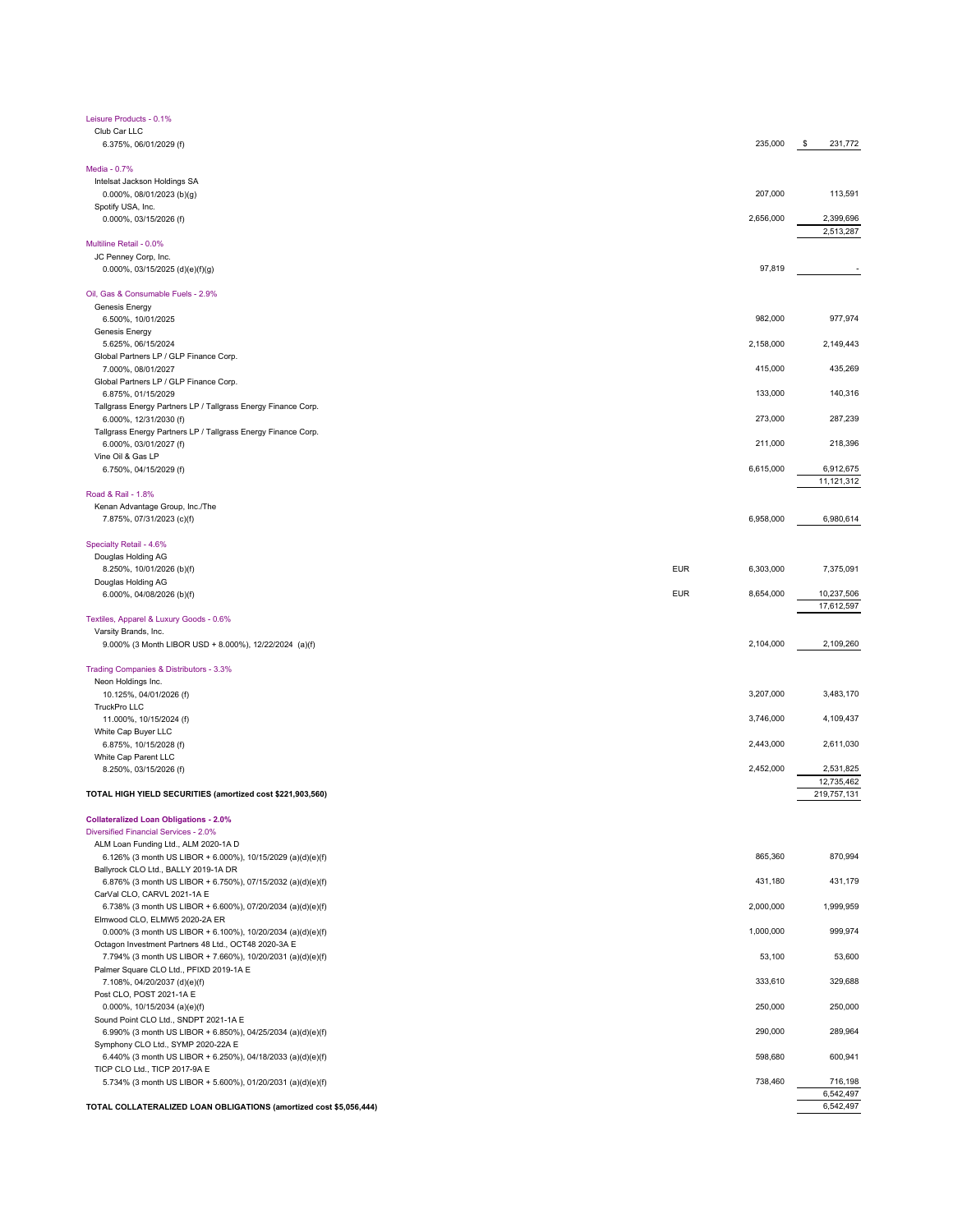|                                                     | Shares  |                 |
|-----------------------------------------------------|---------|-----------------|
| Common Stocks - 0.5%                                |         |                 |
| Health Care Providers & Services - 0.0%             |         |                 |
| Quorum Health Corp., Trade Claim (c)(d)(e)          | 212,000 | 20,901<br>S     |
| Hotels, Restaurants & Leisure - 0.4%                |         |                 |
| Hilton Grand Vacations, Inc., Common Stock          | 40,347  | 1,640,913       |
| Metals & Mining - 0.1%                              |         |                 |
| Foresight Energy LLC, Common Stock (Exit) (c)(d)(e) | 17,979  | 258,164         |
| TOTAL COMMON STOCKS (cost \$1,917,067)              |         | 1,919,978       |
| <b>Preferred Stock - 0.2%</b>                       |         |                 |
| Commercial & Professional Services - 0.2%           |         |                 |
| Clarivate Analytics US LLC                          |         |                 |
| 5.250%, 06/01/2024                                  | 6,440   | 585,396         |
| TOTAL PREFERRED STOCK (cost \$644,000)              |         | 585,396         |
| TOTAL INVESTMENTS (cost \$480,236,240)(i) - 127.5%  |         | 483,407,676     |
| LIABILITIES EXCEEDING OTHER ASSETS, NET - (27.5)%   |         | (104, 140, 206) |
| <b>NET ASSETS - 100.0%</b>                          |         | 379,267,470     |

† In U.S. Dollars unless otherwise indicated.

EUR Euro

TL Term Loan

(a) Variable rate security, the coupon rate shown is the effective rate as of July 31, 2021.

(b) Non-U.S. security.

- (c) Security considered restricted due to the Adviser's knowledge of material non-public information. The total value of these securities as of July 31, 2021 was \$18,885,537 and represented 5.0% of net assets.
- (d) Security considered illiquid, as defined by the Securities and Exchange Commission. The total value of these securities as of July 31, 2021 was \$19,015,810 and represented 5.0% of net assets.

(e) Value determined using significant unobservable inputs.

(f) Securities exempt from registration pursuant to Rule 144A under the Securities Act of 1933, as amended. These securities may only be resold to qualified

institutional buyers in transactions exempt from registration. The total value of these securities as of July 31, 2021 was \$216,329,411, which represent 57.0% of net assets. (g) Non-income producing securities.

(h) Represents a payment-in-kind ("PIK") security which may pay interest/dividend in additional par/shares.

(i) All investments are held as collateral for the Fund's credit facility.

The following are the details of the restricted securities held by the Fund:

| Issuer (1)                                     | Par/Shares | Acquisition date(s)     | <b>Amortized Cost</b> | Value     | % of Net<br>Assets |
|------------------------------------------------|------------|-------------------------|-----------------------|-----------|--------------------|
| Affordable Care Inc., TL 1L 10/15              | 4.982.314  | 02/28/2021              | 4.930.369             | 4.907.579 | 1.3%               |
| Belk, Inc., TL 1L 02/21 (FLFO)                 | 53.180     | 02/24/2021              | 78.139                | 53.413    | 0.0%               |
| Belk, Inc., TL 1L EXIT 02/21 PIK Toggle (FLSO) | 904.814    | 02/24/2021              | 454.610               | 692.183   | 0.2%               |
| <b>CSM Bakery Products</b>                     | 786.923    | 02/28/2020 - 01/14/2021 | 782.607               | 782.336   | 0.2%               |
| Foresight Energy, LLC                          | 17.979     | 06/30/2020 - 08/27/2020 | 200.230               | 258.164   | 0.1%               |
| Foresight Energy, LLC, TL 1L EXIT 08/19        | 149.278    | 06/30/2020              | 149.278               | 149.278   | 0.1%               |
| Kenan Advantage Group, Inc.                    | 6.958.000  | 02/28/2020 - 07/13/2021 | 6.961.772             | 6.980.614 | 1.8%               |
| Quorum Health Corp.                            | 212,000    | 07/07/2020              | 90.722                | 20.901    | 0.0%               |
| SI Group, Inc.                                 | 4.943.000  | 05/11/2021              | 4.943.000             | 5.041.069 | 1.3%               |

(1) Refer to the Schedule of Investments for more details on securities listed.

The following table represents the Fund's investments categorized by country of risk as of July 31, 2021:

| Country:                                | % of Net Assets |
|-----------------------------------------|-----------------|
| <b>United States</b>                    | 113.6%          |
| Germany                                 | 7.4%            |
| France                                  | 3.6%            |
| Switzerland                             | 1.2%            |
| Sweden                                  | 0.8%            |
| United Kingdom                          | 0.5%            |
| Netherlands                             | 0.2%            |
| Spain                                   | 0.2%            |
|                                         | 127.5%          |
| Liabilities Exceeding Other Assets, Net | $(27.5)\%$      |
|                                         | 100.0%          |